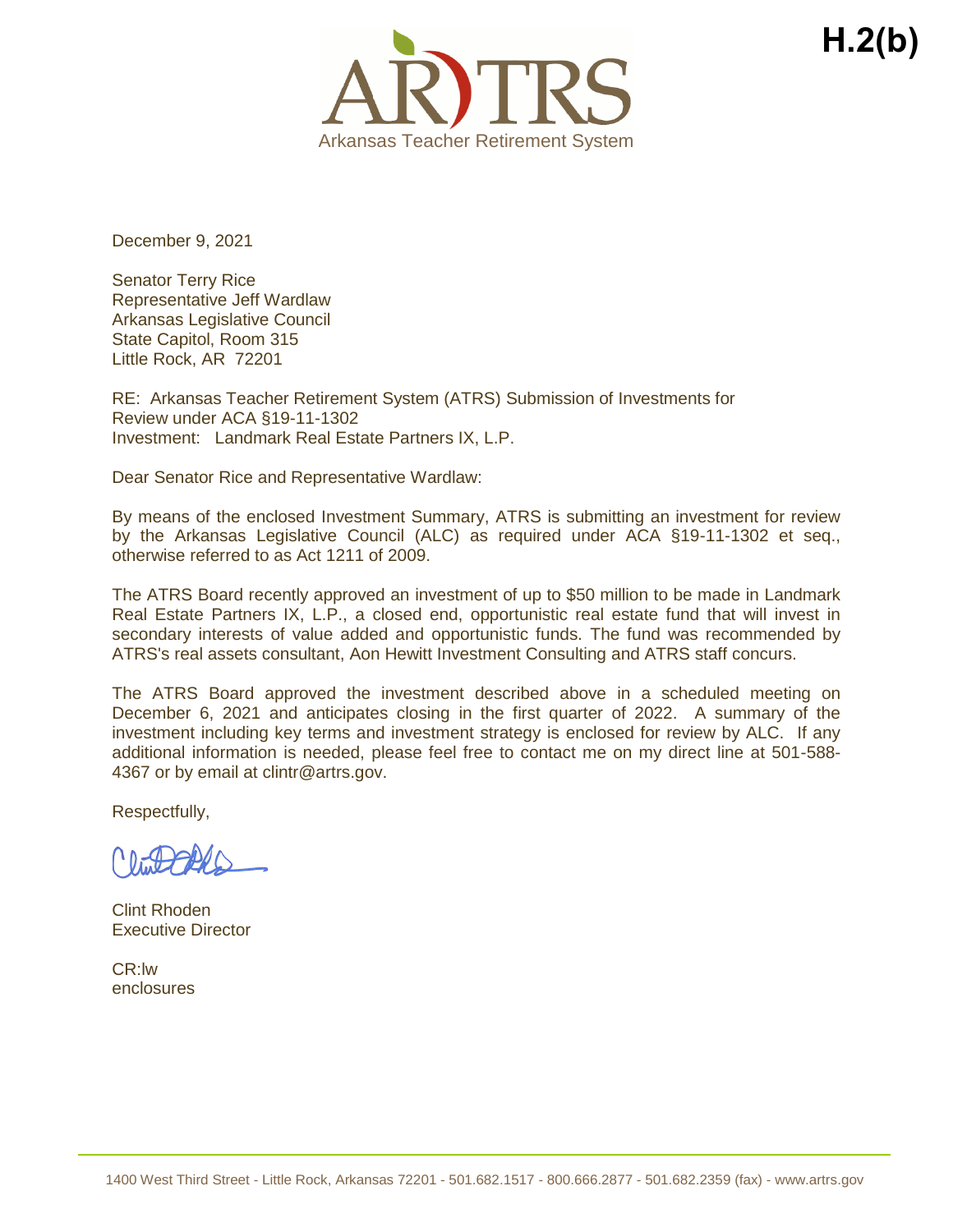## **Arkansas Teacher Retirement System Real Estate Investment Executive Summary**

| Investment                                                                      | Landmark Real Estate Partners IX, L.P.                                                                                                                                                                         |
|---------------------------------------------------------------------------------|----------------------------------------------------------------------------------------------------------------------------------------------------------------------------------------------------------------|
|                                                                                 | Managing Party Landmark Real Estate Fund IX-GP, L.P.                                                                                                                                                           |
| <b>ATRS Legal</b><br>Interest                                                   | ATRS will be a limited partner.                                                                                                                                                                                |
| <b>Report Date</b>                                                              | December 2021                                                                                                                                                                                                  |
| Date                                                                            | <b>Expected Closing First Quarter of 2022</b>                                                                                                                                                                  |
| ATRS<br>Commitment<br>& Reason for<br><b>Entry</b>                              | The investment of up to \$50 million in opportunistic real estate is to help<br>achieve the 15% target allocation to real assets. The fund was<br>recommended by the ATRS real assets consultant.              |
|                                                                                 | <b>Placement Agent</b> No placement agent was utilized.                                                                                                                                                        |
| <b>Key Terms</b>                                                                | Management Fee: 1% per annum on committed capital during 4 year<br>investment period, and 1% on NAV thereafter                                                                                                 |
|                                                                                 | Carried Interest: 12% of profits after LP's receive an 8% IRR preferred<br>return.                                                                                                                             |
| Justification<br>of Investment<br><b>Anticipated</b><br><b>Termination Date</b> | The strategy requires a period of time to identify, execute and then<br>monetize an opportunistic investment. The fund has a ten year term with<br><b>Duration Term &amp;</b> an anticipated maturity in 2032. |

- **Investment Strategy** Landmark Real Estate Partners IX, L.P. is a closed-end private equity fund-of-funds focused on acquiring existing real estate partnerships in the secondary market. The Fund expects to leverage its 26-year history of secondary investing to assemble a diverse, global portfolio of assets that span the real estate risk spectrum, by acquiring interests in existing funds, partnerships and other structured entities invested in underlying real estate. The secondary markets allow investors like ATRS to obtain cash for an asset that is typically considered illiquid. Landmark will target funds that are substantially committed and seasoned and look to acquire at a discount and/or utilized structured purchase arrangements. The Fund will target a 15%-plus net IRR.
- **Management Team** The Fund's Investment Committee (IC) consists of seven senior Managing Directors and is responsible for setting investment guidelines and approving all acquisitions, dispositions, and financing decisions. The IC